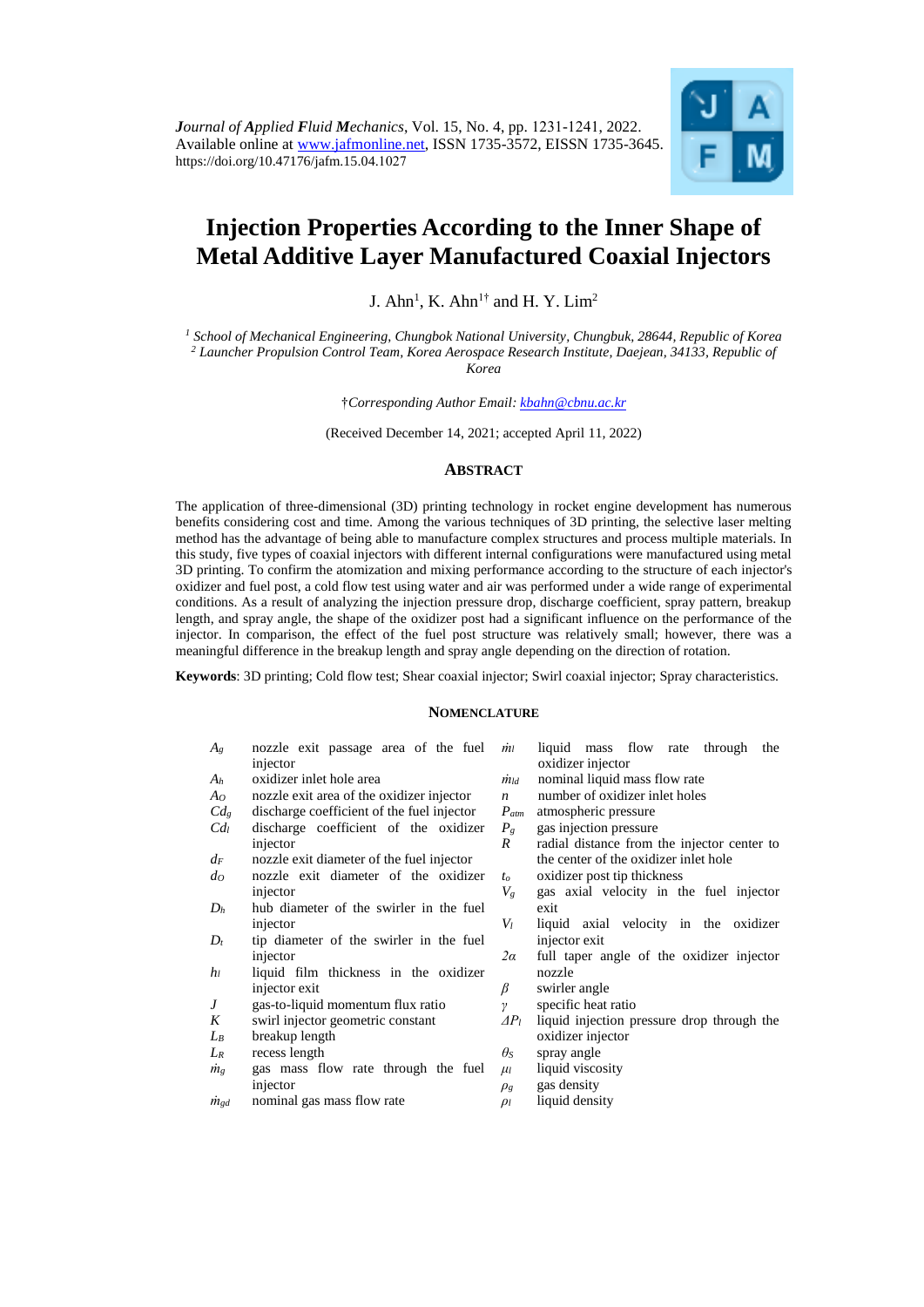# **1. INTRODUCTION**

The limitations of many aspects of space launch vehicle development are the cost and time required to design and manufacture various parts. Among the various components, an injector is responsible for the atomization and mixing of the propellant in the combustor and significantly impacts rocket engine performance. Since injectors have diverse and complex structures depending on propellant types and operating conditions, it requires a considerable amount of time to develop a new injector. Several aerospace research institutes and companies are attempting to introduce 3D printing technology to reduce the cost and time resources of space launch vehicle development. Starting with the production of parts with a simple structure, research on the development of engine parts that require complex and precise processing, such as turbine blades and injectors, is currently ongoing (Soller *et al*[. 2015,](#page-9-0) [2016,](#page-9-1) [2017;](#page-9-2) [Terracciano](#page-9-3) *et al*. 2017; [Lim and Roh](#page-9-4)  [2019;](#page-9-4) [Atyam and Sojka 2017\)](#page-9-5). Illustratively, the Space X's Merlin engine is equipped with an oxidizer valve printed with a 3D printer, and the Relativity Space's Terran 1 aims to manufacture and apply most parts through 3D printing [\(Howell](#page-9-6)  [2014;](#page-9-6) [Relativity Space 2020\)](#page-9-7). Additionally, the Korea Aerospace Research Institute successfully conducted the combustion test of a 1-ton methane engine combustor built with a 3D printer [\(Lee](#page-9-8) *et al*. [2020\)](#page-9-8).

Recent studies present actively conducted research and development of methane engines owing to the demand for reusable and economical launch vehicles. Our research team manufactured an injector using a 3D printer's selective laser melting (SLM) technology with the goal of developing a methane engine with a 3-ton thrust. The SLM technology utilizes a high-power, high-density laser to selectively melt the metal powder and has the advantage of using various materials and forming complex structures (Yap *et al*[. 2015\)](#page-10-0). For an engine using liquid oxygen and liquid methane, the injector was set as a coaxial type in which an oxidizer injector and a fuel injector were coaxially combined, and injectors with various internal structures were designed based on the advantages of the SLM method.

Generally, the liquid/gas coaxial injectors consist of an internal liquid oxidizer injector and an external gaseous fuel injector [\(Huzel and Huang 1992\)](#page-9-9). The liquid oxidizer is supplied to the injector through the oxidizer inlet, and the shape of the inlet determines the type of the injector, either the shear coaxial type or the swirl coaxial type. In the shear coaxial injector, the liquid oxidizer is mostly sprayed with only the axial velocity, whereas in the swirl coaxial injector, the oxidizer inlet is tangentially machined, providing both axial and tangential velocities to the oxidizer [\(Glogowski and](#page-9-10)  [Micci 1995;](#page-9-10) Cohn *et al*[. 2003\)](#page-9-11). Therefore, the two injectors inject the oxidizer in different spray forms under the same flow conditions, resulting in different propellant atomization and mixing performances. Moreover, the resulting spray may

have a different spraying form when the shape of the fuel injector also has a swirl form.

The research team manufactured oxidizer injectors and fuel injectors in various designs through SLM layering in this study and examined how these designs affect the spray characteristics of coaxial injectors. First, we looked at the injection pressure drop and discharge coefficients, which are fundamental requirements for injectors. Next, we measured the breakup length  $(L_B)$  and spray angle (*θS*) to determine atomization and mixing performances, utilizing instantaneous images and average images via image processing analysis.

#### **2. EXPERIMENTAL METHODS**

# **2.1 Injectors**

The injector was fabricated via SLM layering using UNS S31603 metal powder. The surface roughness and tolerances of the manufactured injectors were Ra 13 μm and  $\pm$  50 μm. In the case of the targeted expander cycle methane engine, injectors supply gaseous methane and liquid oxygen. Therefore, a coaxial injector widely used in the liquid/gas propellant combination was designed, and its schematic diagram is shown in Fig. 1.



**Fig. 1. Cross-section of coaxial injectors (top: swirl coaxial and bottom: shear coaxial).**



**Fig. 2. Internal configuration of each coaxial injector.**

Liquid oxygen is supplied from the oxidizer manifold through the oxidizer inlet inside the injector, and gaseous methane is injected from the fuel manifold through the inlet at the top of the injector. To inspect the difference because of the shape of each oxidizer/fuel injector, five types of injectors with different designs were fabricated. Fig. 2 shows the cross-sectional view of each injector, representing their characteristics.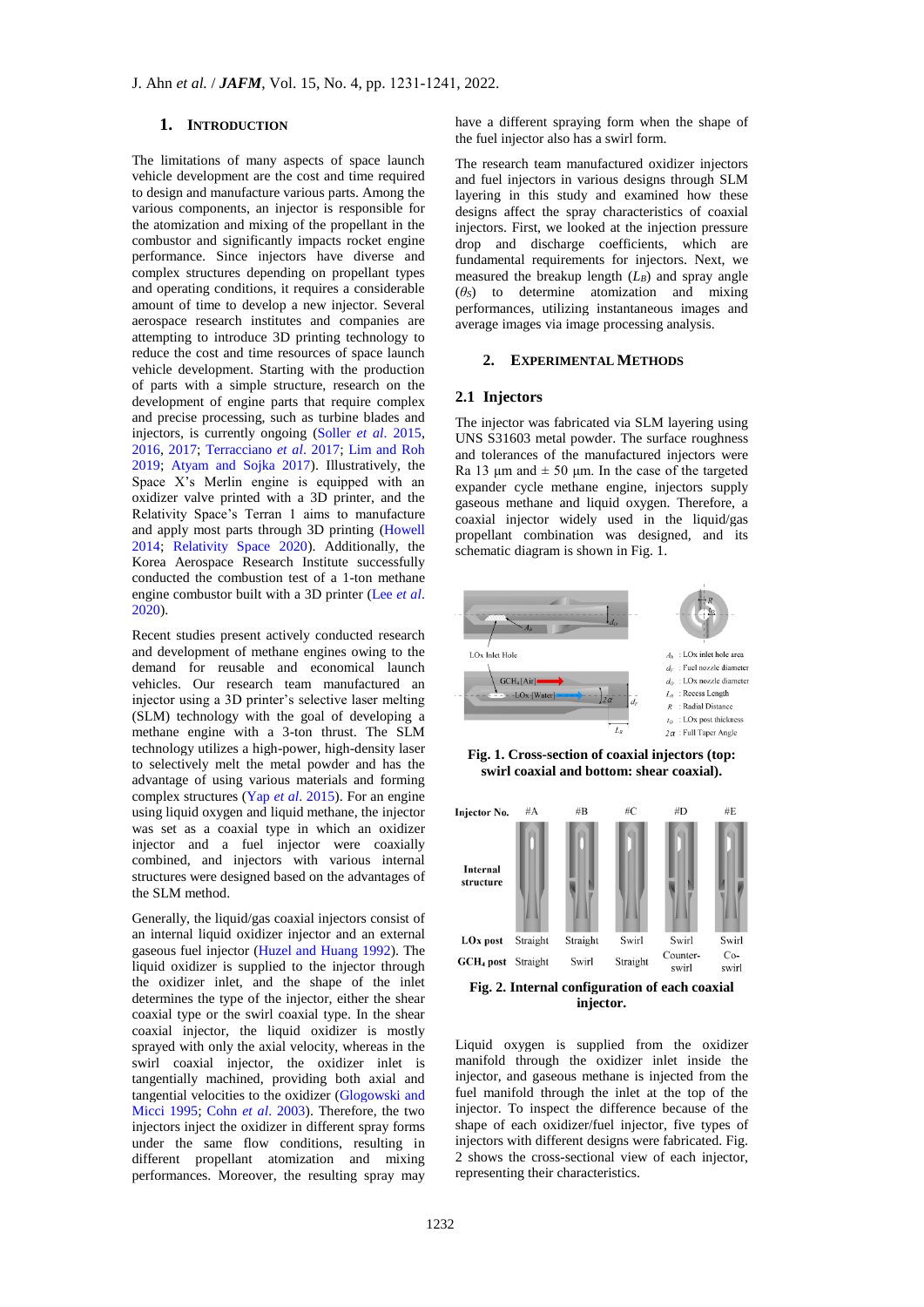

**Fig. 3. Schematic diagram of the experimental set-up.**

Inj #A and #B were manufactured in a non-swirl type in which the oxidizer inlet is located at the center of the injector, where the liquid oxidizer is supplied into the injector with primarily axial velocity and some radial velocity. However, in the case of Inj #B, a swirler-shaped passage was additionally layered, so gaseous fuel swirls while being injected. In the case of Inj #C, #D, and #E, where the oxidizer inlet is fabricated tangential to the center of the injector, the liquid oxidizer is supplied into the injector and sprayed with both axial and tangential velocity. The swirl injector geometric constant  $(K)$  is calculated using Eq.  $(1)$ , and the swirl injector used in this study has a *K* value of 0.6 [\(Ahn and Choi 2017\)](#page-8-0).

$$
K = \frac{2A_O R}{nA_h d_O} \tag{1}
$$

Moreover, the shape of each fuel injector determines whether gaseous fuel is injected with only the axial velocity, or with rotation in the same or opposite direction to that of the liquid oxidizer. The injector with the swirler-shaped fuel passage was designed to have a rotation angle of 42° in all injectors. The swirl number (SN) can be calculated using Eq. (2), proposed b[y Beer and Chigier \(1972\).](#page-9-12) The #B, #D, and #E swirlers used in this experiment had a hub diameter (*Dh*) of 6 mm, an inner diameter  $(D_t)$  of 10 mm, and the calculated SN gave 0.74.

$$
SN = \frac{2}{3} \left[ \frac{1 - (D_h/D_t)^3}{1 - (D_h/D_t)^2} \right] \tan \beta
$$
 (2)

 $\sim$ 

The oxidizer inlet of the injector is usually machined to have a circular hole. The injector used in this study was manufactured with a metal 3D printer but was problematic as the layered metal collapsed when processed into a circular shape. Thus, there is a limit to the angle at which the metal can be layered during additive manufacturing, and accordingly, the oxidizer inlet was designed to have a trapezoidal shape as shown in Fig. 1. The designed injectors target the same operating conditions, and the injection pressure drop must be the same for all injectors. When the oxidizer inlet has the same area, the swirl injector has a higher injection pressure drop than the shear injector, so the oxidizer inlet area of the swirl injector is

designed to be slightly larger. Except for the location/area of the oxidizer inlet and the presence of the fuel injector swirler, the internal geometric parameters that can affect the performance of the coaxial injectors were identical for all injectors. The geometric parameters of the injectors used are summarized in Table 1.

**Table 1 Geometric parameters of the injectors**

| Parameter                | Value | Unit            |
|--------------------------|-------|-----------------|
| $A_h$ for Inj #A, #B     | 5.6   | mm <sup>2</sup> |
| $A_h$ for Inj #C, #D, #E | 7.0   | mm <sup>2</sup> |
| n                        | 2     |                 |
| $d_F$                    | 6.8   | mm              |
| d <sub>O</sub>           | 4.9   | mm              |
| $L_R$                    | 5.5   | mm              |
| R                        | 1.1   | mm              |
| to                       | 0.3   | mm              |
| 2α                       |       | O               |

# **2.2 Experimental Apparatus**

Figure 3 shows the schematic diagram of the experimental apparatus used in this study. Water and air replaced the actual propellant liquid oxygen and gaseous methane as simulated fluids, and a cold flow test was performed at atmospheric pressure. The mass flow rates of water and air were controlled independently. For air, constant pressure was maintained using a high-pressure air tank and a regulator, and the flow rate was controlled through a needle valve and a mass flow meter (Bronkhorst, M15-AAD-22-O-S, uncertainty  $\pm$  0.5%). For water, the water tank was pressurized to a constant pressure using a high-pressure air tank and a regulator, and the set flow rate was supplied using a needle valve and a mass flow meter (Kometer, KMS-2000, uncertainty  $\pm$  0.15%) like air. Moreover, a 90  $\mu$ m filter was installed in front of the needle valve of each simulated propellant to filter out foreign substances.

The injection image was taken with a high-speed camera (Vision Research, Phantom v9.1) and a xenon light source (Polarion, PS-NP1) facing each other with the injection in the middle, with 2 μs of exposure and 1 kHz of the sampling rate. Two hundred images were captured for each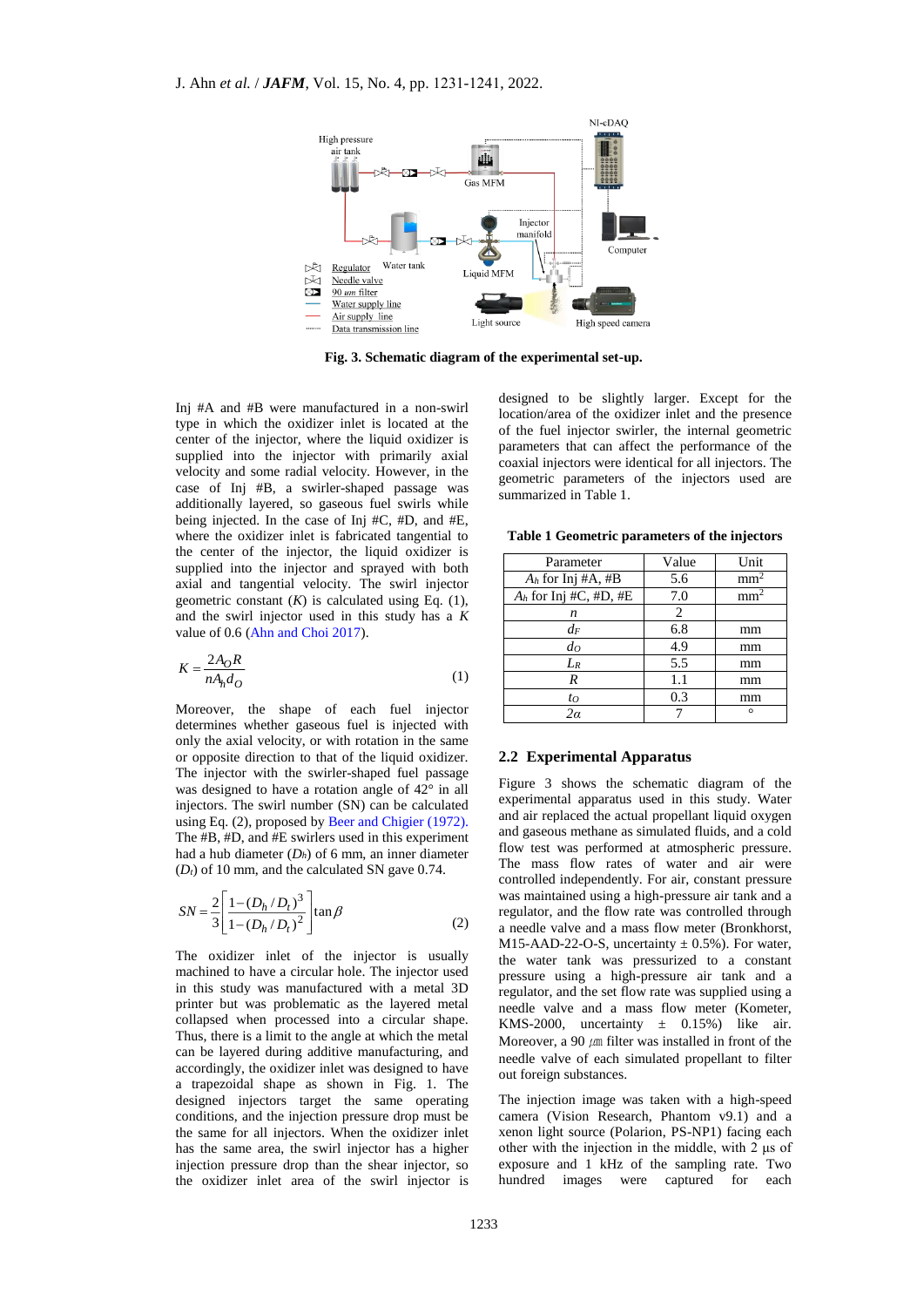experimental condition, and the obtained instantaneous image and the time-averaged image were used to analyze the breakup length and the spray angle.

Figure 4 illustrates the metering sensor connected to the injector manifold. K-type thermocouples (Sentech, uncertainty  $\pm$  1.5 K) and pressure transducers (Sensys, PSH-15B/5B, uncertainty  $\pm$ 0.15%) were installed at each manifold by branching the liquid oxidant manifold and gaseous fuel supply line. Accordingly, the simulated propellant's temperature and pressure were measured at the injector's front end. The measured temperature, pressure, and mass flow rate data were stored for 1 second for each experimental condition at a sampling rate of 1 kHz through NI-cDAQ (National InstrumentsTM, Compact DAQ system, NI USB-6218). These data were then used to analyze the fluid density in the injector, injection pressure drop, and discharge coefficient.



**Fig. 4. Schematic of the injector manifolds and installed measurement sensors.**

# **2.3 Experimental Conditions**

The injector was designed to be applied to a 3-ton class methane engine. The design pressure of the combustion chamber is 73.5 bar, the oxidizer/fuel mixture ratio is 3.0, and the flow rate conditions of a single injector are 268.0 g/s for liquid oxygen and 89.3 g/s for gaseous methane. The predicted velocity of each propellant at the injector outlet is 12.3 m/s for liquid oxygen and 118.1 m/s for gaseous methane. In this cold flow test, the nominal flow rate was set so that the speed of water and air was identical to that of the actual propellant. Therefore, the nominal flow calculated considering the density ratio of each propellant is 230.94 g/s for water and 1.85 g/s for air. The experiment was carried out under the conditions of a single-injection condition that injected water and air independently and a bi-injection condition that injected water and air simultaneously. Table 2 summarizes the nominal flow rate and each cold flow test's experimental condition.

For a single-injection experiment, water was increased from 10% to 110% in a 10% increment, and the air was increased from 50% to 110% in a 10% increment based on the nominal flow rate. The atomization of the propellant in coaxial injectors is known to depend on the momentum flux ratio between gas/liquid propellant [\(Woodward](#page-10-1) *et al*. [2006\)](#page-10-1). The momentum flux ratio is calculated using

**Table 2 Nominal and experimental conditions**

| Design nominal condition                       |                            |  |  |
|------------------------------------------------|----------------------------|--|--|
| $\dot{m}_{ld}$ [g/s]                           | 230.94                     |  |  |
| $\dot{m}_{gd}$ [g/s]                           | 1.85                       |  |  |
| Experimental conditions under single-injection |                            |  |  |
| $\dot{m}_l / \dot{m}_{ld}$ [%]                 | $10 \sim 110, \Delta 10$   |  |  |
| $\dot{m}_g / \dot{m}_{gd}$ [%]                 | $50 \sim 110, \Delta 10$   |  |  |
| Experimental conditions under bi-injection     |                            |  |  |
| $\dot{m}_l / \dot{m}_{ld}$ [%]                 | 40                         |  |  |
|                                                | $1.0 \sim 6.0, \Delta 1.0$ |  |  |

Eq. (3), and the bi-injection experiment conditions were set accordingly.

$$
J = \frac{\rho_g V_g^2}{\rho_l V_l^2} \tag{3}
$$

Here, the velocity used in the calculation is axial velocity. For Inj #A and #B, where the liquid oxidizer only has the axial velocity, it can be simply calculated from Eq. (4), but the tangential velocity and the thickness of the liquid film must be considered for Inj #C, #D, and #E.

$$
V_l = \frac{4\dot{m}_l}{\rho_l d_O^2} \tag{4}
$$

Thus, the thickness of the liquid film according to the flow rate and the injection pressure drop was calculated using Eq. (5), an empirical equation of the open-type swirl-injector proposed by Fu *et al*. (2011). Eq. (6) was used to calculate the axial velocity at the injector outlet (Lee *et al*[. 2019\)](#page-9-13).

$$
h_l = 3.1 \left( \frac{d_O \dot{m}_l \mu_l}{\rho_l \Delta P_l} \right)^{0.25} \tag{5}
$$

$$
\dot{m}_l = \rho_l h_l \pi (d_O - h_l) V_l \tag{6}
$$

Owing to the nature of the atmospheric pressure cold flow test, there is a limit to increasing the airflow rate to match the momentum flux ratio when the water flow rate is high. Consequently, the water flow rate was fixed at 40% of the nominal flow rate, and the momentum flux ratio was adjusted from 1.0 to 6.0 in a 1.0 increment by increasing the airflow rate.

### **3. EXPERIMENT RESULTS**

#### **3.1 Single-Injection**

Fig. 5 illustrates the injection pressure drop against the flow rate under single-injection conditions. The injection pressure drop measured at the oxidizer and fuel injectors tended to be proportional to the square of the mass flow rate, as the theoretical relationship between the mass flow rate and the injection pressure drop. Furthermore, it is confirmed that there is no significant difference in the injection pressure drop for each injector. All injectors were designed with the exact requirements and fabricated through additive layer manufacturing, and the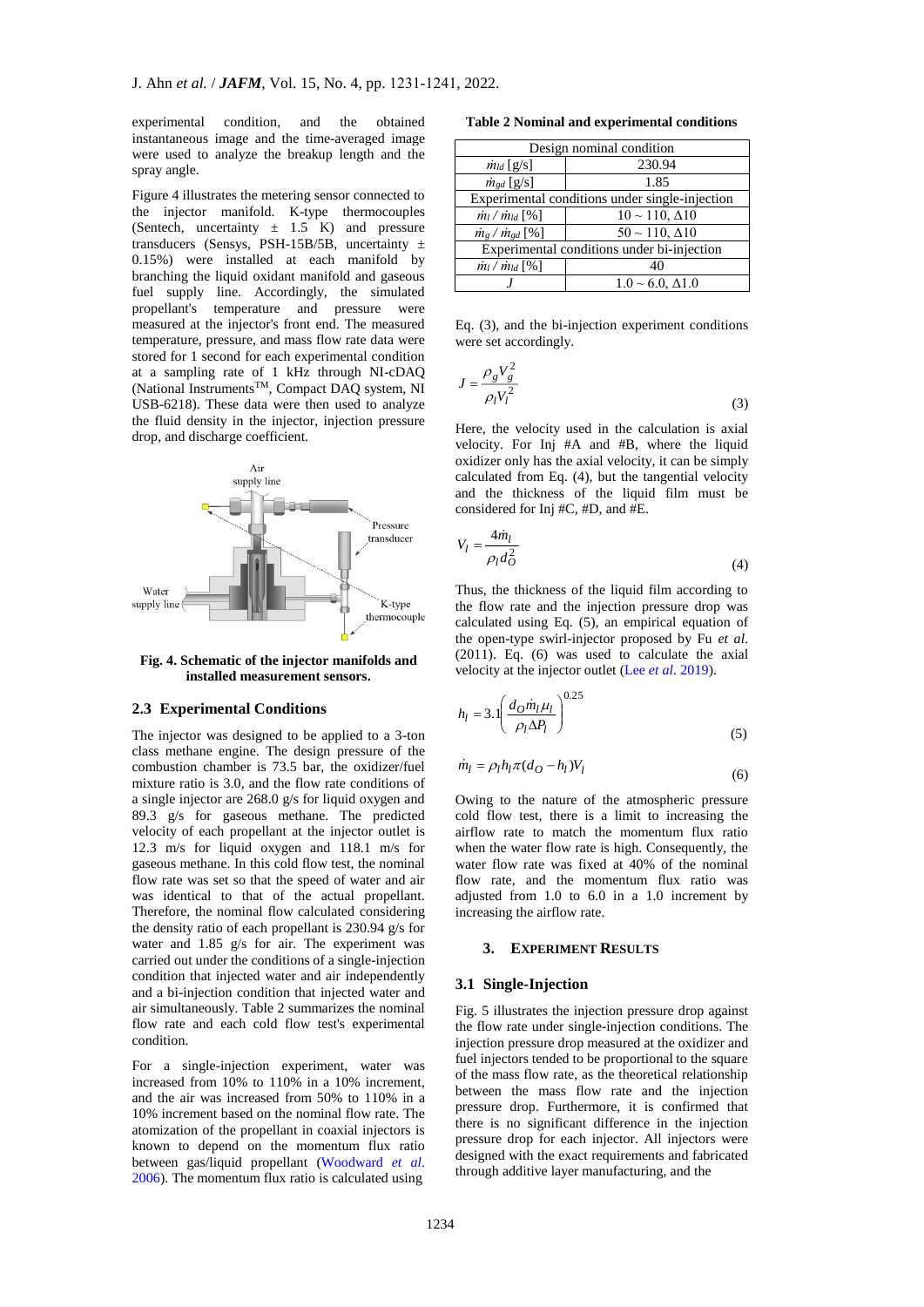

**Fig. 5. Injection pressure drop under singleinjection through the injector: (a) liquid side and (b) gas side.**

injection pressure drop result shows that the application of the additive layer manufacturing for injector production is feasible. For the fuel injector, the presence of a swirler had almost no effect on the injection pressure drop. Under nominal flow rate experimental conditions, the injection pressure drop averaged 10.87 bar water and 0.15 bar air. Calculations considering the density ratio between the simulated propellant and the actual propellant give 12.61 bar liquid oxygen and 7.44 bar gaseous methane, and a similar injection pressure drop is expected during the combustion test.

The discharge coefficient of the injector was calculated using pressure and mass flow rate data under each experimental condition. The liquid discharge coefficient is the ratio of the measured mass flow rate to the theoretically calculated mass flow rate, defined as Eq. (7). The gas discharge coefficient was calculated using Eq. (8) and (9) with compressible fluid flow in consideration [\(Van den](#page-9-14)  Bosch [and Weterings 2005\)](#page-9-14).

$$
Cd_l = \frac{m_l}{A_O \sqrt{2\rho_l \Delta P_l}}
$$
\n(7)

$$
Cd_g = \frac{m_g}{A_g \psi \sqrt{\rho_g P_g \gamma \left(\frac{2}{\gamma + 1}\right)^{\frac{\gamma - 1}{\gamma}}}}
$$

$$
\psi^{2} = \frac{2}{\gamma - 1} \left( \frac{\gamma + 1}{2} \right)^{\frac{\gamma + 1}{\gamma - 1}} \left( \frac{P_{atm}}{P_{g}} \right)^{\frac{2}{\gamma}} \left( 1 - \left( \frac{P_{atm}}{P_{g}} \right)^{\frac{\gamma - 1}{\gamma}} \right)
$$
(9)

Figure 6 illustrates the discharge coefficient against the flow rate of each simulated propellant. The discharge coefficient of the oxidizer injector slightly increases as the water flow rate increases and decreases after reaching the peak. This is consistent with the observed characteristics as flow changes into laminar, transitional, and turbulent regions with increasing water flow [\(Lefebvre and](#page-9-15)  [McDonell 2017\)](#page-9-15). Since Inj #C, #D, and #E inject water while spinning tangentially, a gas core is created at the center of the orifice because of the centrifugal force [\(Ahn and Choi 2017\)](#page-8-0). When *ṁl/ṁld*  $\leq$  30%, the discharge coefficients of Inj #C, #D, and #E were lower than those of Inj #A and #B. This is considered attributable to the centrifugal force not being strong enough, so the gas core was formed incompletely, which can be seen in the spray image in the next section. As the airflow rate increases, the fuel injector discharge coefficient tends to decrease. When  $\dot{m}_g / \dot{m}_{gd} \leq 60\%$ , the discharge coefficient was slightly higher in Inj #A and #C without swirler, and the discharge rate of all injectors was almost the same when  $\dot{m}/\dot{m}_{ld} \ge 70\%$ . At the same flow rate, the injection pressure drop is higher with than without swirler; but as the flow rate increases, this effect reduces.



**Fig. 6. Discharge coefficient under singleinjection through the injector: (a) liquid side and (b) gas side.**

(8)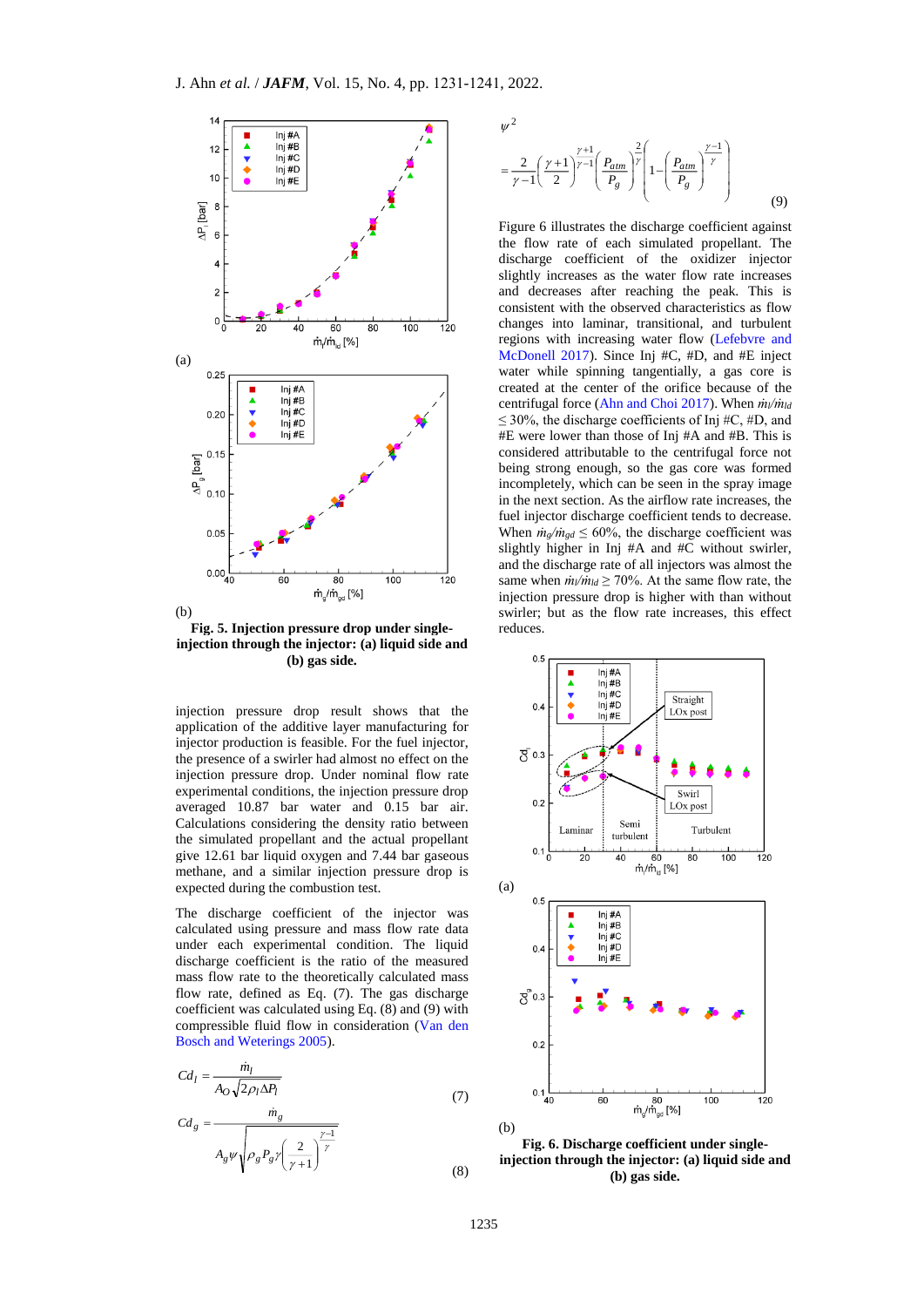#### **3.2 Bi-injection**

Figure 7 illustrates the injection pressure drop of the oxidizer and the fuel injectors against the momentum flux ratio under bi-injection conditions. The mass flow rate of water was fixed at  $\dot{m}/\dot{m}_{ld}$  = 40%, but the oxidant injector's injection pressure drop was confirmed to increase with *J*.



 $(h)$ 

**Fig. 7. Injection pressure drop under bi-injection through the injector: (a) liquid side and (b) gas side.**

As the momentum flux ratio increases, more air is injected. Therefore, as the gas is injected stronger around the liquid flow in the recess region of the injector, the interference of pushing and influencing the liquid flow toward the center of the injector becomes stronger, thereby increasing the injection differential pressure at the oxidizer post. In the case of an air injection pressure drop, the increase in *J* represents the increase in the flow rate, and thus the injection pressure drop as a whole increased. Also, Inj #A, B and Inj #C, #D and #E show a difference in tendency. This was because of increased gas flow injection in the case where the oxidizer is injected swirling by the tangential line, the momentum flux ratio was set to equilibrate in the axial direction. Except for these results, there was no difference according to the shape of the fuel post.

Similar to Section 3.1, the discharge coefficient was calculated under each experimental condition, shown in Fig. 8. The difference according to the oxidizer and fuel post shape in the liquid discharge coefficient result was not confirmed like the

injection pressure drop result. Although the mass flow rate of water was the same, the increase in the injection pressure drop affected the flow coefficient results, and the discharge coefficient gradually decreased as *J* increased. It was confirmed that the gas discharge coefficient increased with the momentum flux ratio.



**Fig. 8. Discharge coefficient under bi-injection through the injector: (a) liquid side and (b) gas side.**

#### **3.3 Image Analysis**

Figure 9 shows the instantaneous image results at the time of single-injection captured with a highspeed camera at a sampling rate of 1000 Hz. The results of each injector are shown independently the mass flow rate increases by 20% of the nominal condition toward the bottom of the figure. Depending on the shape of the oxidizer post, the difference in spray shape is clearly identified. In the case of straight oxidizer posts like Inj #A and #B, the liquid core starts to develop in the center of the spray as the liquid flow rate increases, whereas the spray develops in the form of a liquid film in the case of swirl oxidizer posts like Inj #C, #D, and #E. Further, it was confirmed that the injectors with a swirl shape are stable and do not show vibration of the spray with increase in the flow rate, where the injectors with a straight shape were shaken horizontally. This phenomenon occurs because the straight-type injectors have the oxidizer inlet facing toward the center of the injector, where the liquid collides with each other.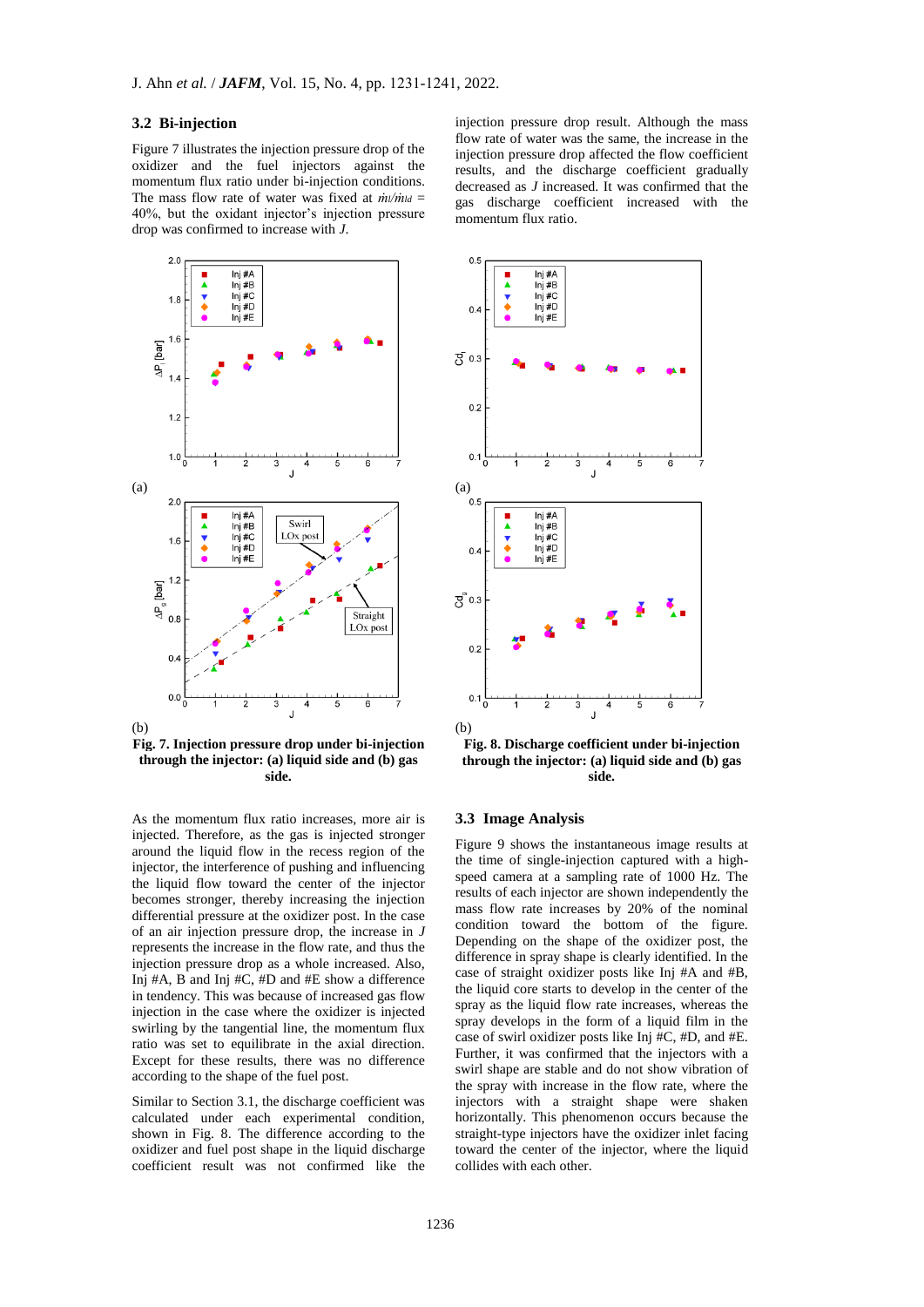

**Fig. 9. Instantaneous image of each injector according to the liquid mass flux rate during single-injection.**

Figure 10 represents the instantaneous image at the time of bi-injection when *J* is 1, 3, and 6. As the momentum flux ratio increases, the mixing and atomization on the surface of the spray occur more actively because of the shear force for all injectors, as the relative velocity of the two propellants increases. Also, Inj #A and #B with straight oxidizer post shape had spray gathered at the center than the swirl injector owing to the axial direction of the spray velocity. In contrast, the swirl injector seemed to have a larger spray angle because of the tangential direction of the spray velocity.



**Fig. 10. Instantaneous image of each injector according to the momentum flux ratio during biinjection.**

The breakup length and spray angle were measured to confirm atomization and mixing performance via images captured with a high-speed camera. The

breakup length was determined by binarizing the 200 instantaneous images captured for each experiment condition. The raw spray image is a grayscale image with an intensity of 0-255 per pixel, and a threshold value for binarization was required. Therefore, all images were binarized by selecting a threshold value that minimizes the variance of all binarized pixels [\(Otsu 1979\)](#page-9-16). Then, the first breakup point was determined in the binarized image, and the vertical length from the injector outlet was defined as the breakup length. Fig. 11 compares the breakup length measured in the instantaneous image and binarized image captured in the  $\dot{m}/\dot{m}$ <sup>*d*</sup> ≤ 30% single-injection experiment. It was confirmed that the breakup length measurement could be performed effortlessly, even in the spray forms that vary depending on the oxidizer post's shape. However, the breakup length tends to measure longer than actual, even when the image is normalized when analyzed similarly in the instantaneous image of biinjection conditions as seen in Fig. 10 owing to the atomization effect on the spray surface, which causes the image to appear darker. Therefore, the breakup length under bi-injection conditions was analyzed by measuring the vertical length to the breakup point with the visual inspection of 200 images at intervals of 10 for a total of 20 images.



 $\dot{m}_{l}/\dot{m}_{ld}$ : 30% **Fig. 11. Determination of breakup length by the instantaneous binarized image.**

Figure 12 illustrates the example of a spray angle measurement. Using Otsu's method, the image was binarized as in the breakup length, and the angle was measured from 10 mm point vertical of the injector outlet to the 20 mm point vertical.



 $m_l/m_{ld}$ : 40% ( $J = 0.3$ ) **Fig. 12. Determination of spray angle by the averaged binarized image.**

Figure 13 represents the measurement of the liquid single-injection experiment's breakup length and spray angle results. In the single-injection experiment, the breakup length and the spray angle showed a difference in the tendency as the flow rate increased based on *ṁl/ṁld* = 50%, regardless of the injector. The spray angle develops when the flow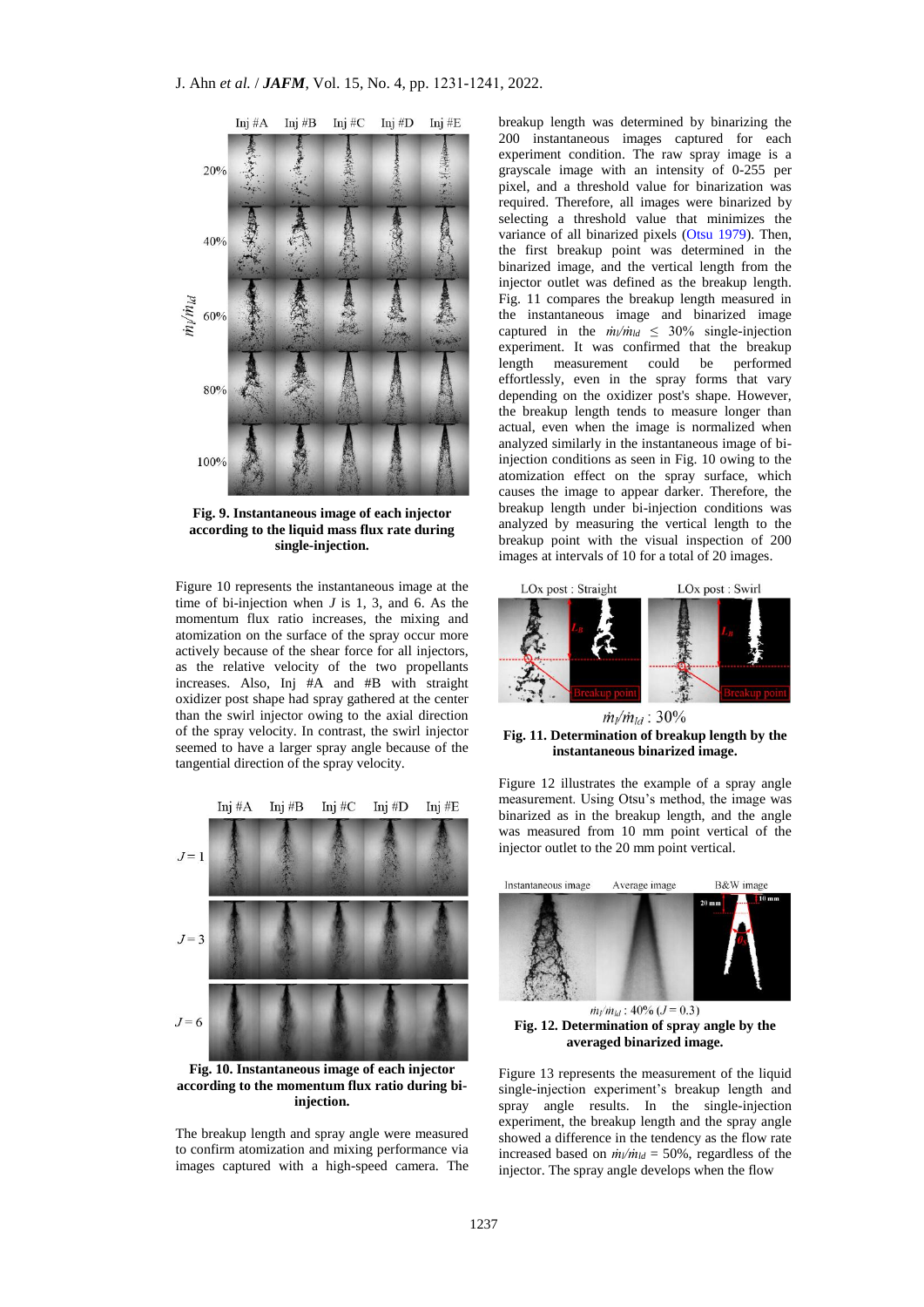

(b)

**Fig. 13. Results according to the liquid mass flow rate under single-injection: (a) breakup length and (b) spray angle.**



**Fig. 14. Instantaneous spray image for mass flow rate and post shape under single-injection.**

rate increases up to  $\dot{m}/\dot{m}_{ld} = 50\%$ , but when the flow rate increases beyond that point, the spray angle is maintained, and the breakup length gradually increases. Fig. 14 illustrates the instantaneous image result of the injectors with different oxidizer post shapes under *ṁl/ṁld* = 30% ~ 70% experimental condition. The spray angle development can be observed according to the flow rate increase/decrease based on the  $\dot{m}/\dot{m}$ *ld* = 50% condition. The spray angle is not large when the flow rate exceeds 50%, especially when the oxidizer post shape is a swirl.

Figure 15 represents the breakup length and spray angle measurement under bi-injection conditions. In contrast to the single-injection condition where no consistent difference was observed between the injector's different internal structure, there was a consistent difference in the bi-injection condition between different post shapes. This is because they



**Fig. 15. Results according to the momentum flux ratio under bi-injection: (a) breakup length and (b) spray angle.**

have a tangential velocity, and liquid injecting Inj #C, #D, and #E sprays tend to interact with gas relatively more than Inj #A and #B. As a result, the atomization and mixing performance improved, where the breakup length decreased, and the spray angle increased. Although less effective than the shape of the oxidizer post, a difference according to the shape of the fuel post was also confirmed. For the injector with a straight oxidizer post shape, the breakup length was smaller, and the spray angle was larger with Inj #B, which has a swirl-shaped fuel post. For the injector with the swirl oxidizer post shape, the atomization and mixing performance improved in the order of rotating in the same direction (Inj #E), rotating in the opposite direction (Inj #D), and spraying in the axial direction (Inj #C). When the gas rotates while spraying, there are relatively more interactions than spraying in the axial direction. However, when the gas rotates in the opposite direction to the liquid (Inj #D), the rotational momentum of the spray is canceled, lowering the spray angle and adversely affecting the mixing performance of the injector, compared to Inj #E.

The breakup length can judge the atomization performance of the injector and is heavily affected by the velocity of the propellant. Accordingly, many studies have been conducted to confirm the relationship with variables such as Reynolds number, Weber number, momentum flux ratio, and more [\(Forstall and Shapiro 1950;](#page-9-17) [Au and Ko 1987;](#page-9-18)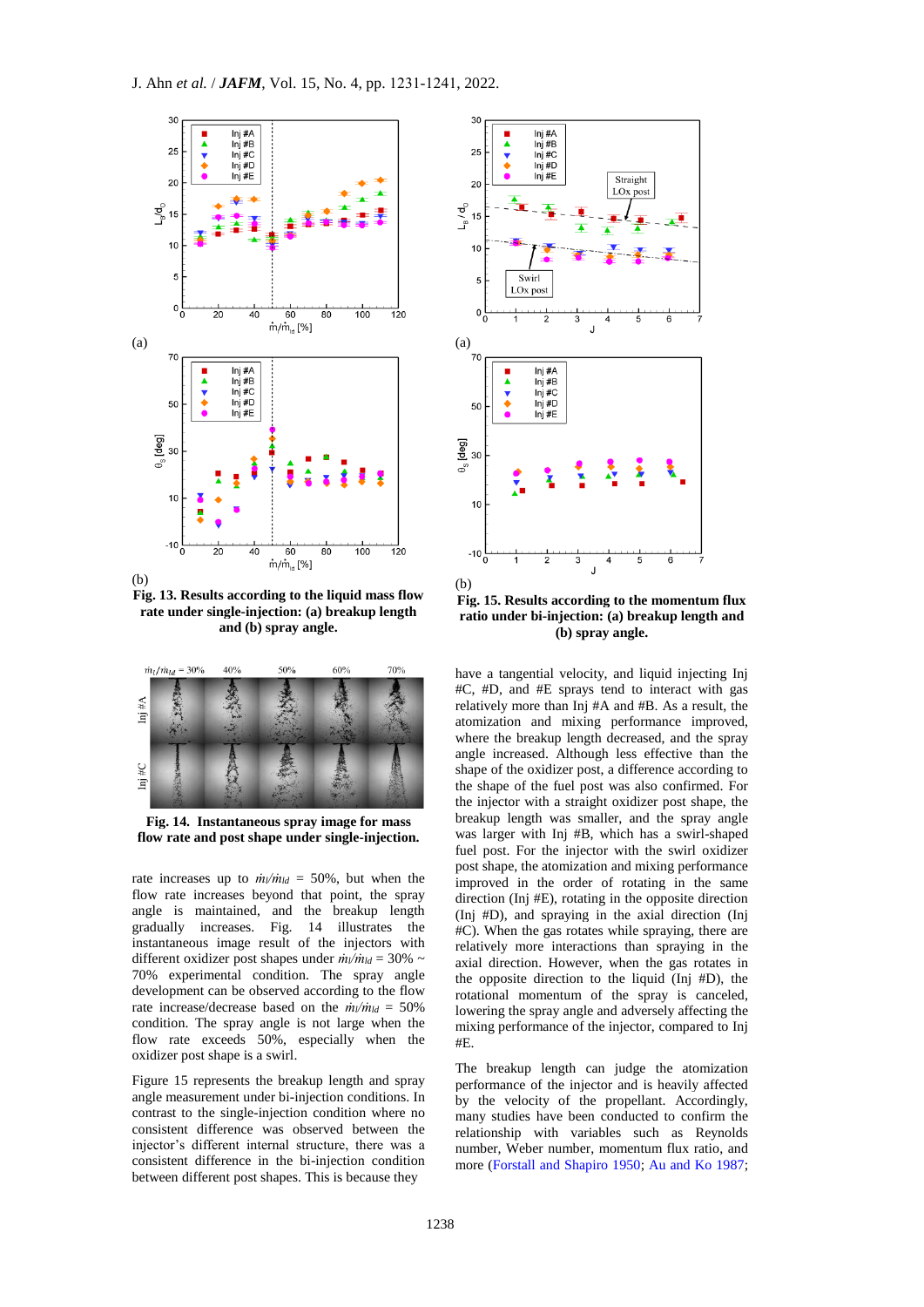Eroglu *et al*[. 1991;](#page-9-19) [Villermaux](#page-10-2) *et al*. 1994; [Engelbert](#page-9-20) *et al*. 1995; [Carreau](#page-9-21) *et al*. 1997). Among them, the momentum flux ratio is considered to have the greatest influence on the breakup of the liquid injected from the coaxial injector, which was focused on in this study, so as to identify the relationship.

Figure 16 shows the result of the breakup length against the momentum flux ratio, with the results of previous studies that confirmed the relationship between the momentum flux ratio and the breakup length of shear coaxial injectors [\(Villermaux 1998;](#page-10-3) Davis *et al*[. 2005;](#page-9-22) [Leyva](#page-9-23) *et al*. 2007). The solid line in Fig. 16 represents the nonlinear fitting equation for each injector. Inj #A and #B, in which the liquid has only axial velocity, were confirmed to coincide with the shear coaxial type breakup length results in terms of their tendency. Whereas the result of Inj #C, #D, and #E shows a shorter breakup length overall, but is confirmed that the slope of the breakup length is consistent with the shear coaxial injectors when momentum flux ratio increases, despite it being a swirl injector. Such a result can be explained by the characteristic of the swirl coaxial injector, which is confirmed as the momentum flux ratio increases. According to [Strakey](#page-9-24) *et al*. (2001) and Jeong *et al*[. \(2005\),](#page-9-25) the macroscopic characteristic of the swirl and shear coaxial injectors coincides as the momentum flux ratio increases. Therefore, it is confirmed that the breakup length tendency, a macroscopic characteristic of both injector types, becomes almost the same in this study, where the experimental condition was a momentum flux ratio of 1 or higher.



**Fig. 16. Breakup length results according to the momentum flux ratio; Villermaux (1998):** *LB/d<sup>O</sup>* **= 6/***J* **0.5, Davis** *et al***. (2005):** *LB/d<sup>O</sup>* **= 25/***J* **0.2, Leyva**  *et al***. (2007):** *LB/d<sup>O</sup>* **= 20/***J* **0.2 .**

# **4. CONCLUSION**

A total of five types of coaxial injectors were fabricated using the SLM method according to the shape of the oxidizer and fuel post. Cold flow tests were conducted using water and air as simulated propellants under an atmospheric pressure environment. The nominal flow was set based on the expected actual propellant velocity to simulate

the environment inside the combustion chamber. The basic requirements of the injector, including the injection pressure drop and discharge coefficient, were examined, and the breakup length and spray angle were measured using the instantaneous and average images captured by a high-speed camera.

Under the single-injection condition, there was a difference depending on the shape of the oxidizer post. The swirl shape showed a higher injection pressure drop and lower discharge coefficient than the straight shape. Similarly, in the result of the fixed liquid flow rate bi-injection condition, a difference in the tendency according to the oxidizer post shape was confirmed when the flow rate of the gas is increased according to the momentum flux ratio. However, the difference according to the fuel post shape was not clear.

When the breakup length and spray angle were analyzed, no differences were confirmed under single-injection conditions. In contrast, the effect of different oxidizers and fuel post shapes under biinjection conditions was confirmed. The swirl shape of the oxidizer and the fuel post increased the interaction between the two propellants, confirming the decrease in the breakup length and increase in the spray angle as a result. Furthermore, when the oxidizer and the fuel rotate in opposite directions, the breakup length increases owing to the rotation of the gas, which cancels the liquid momentum, thus lowering the spray angle.

This study investigated how the internal structure of an injector can affect atomization and mixing performance using injectors manufactured by a metal 3D printer. The injectors manufactured by a 3D printer has the disadvantage of having a relatively rougher surface than the metal machined injectors, which was expected to be problematic in the real rocket application. However, there were no significant problems limiting propellant injection and droplet breakup. Accordingly, as confirmed in some experimental conditions, the injector that structurally resolved unstable injection under the straight oxidizer post shape was manufactured in the same way by the SLM method. Finally, the cold flow test and combustion tests are being conducted, and the results will be submitted in a follow-up study.

## **ACKNOWLEDGEMENTS**

This research was supported by the National Research Foundation (NRF–2021M1A3B8077772, NRF–2021M1A3B9095872) and the Korea Aerospace Research Institute (KARI–FR21C00) funded by the Ministry of Science, ICT, and Future Planning, South Korea. The authors would like to thank MSIP and KARI for their support.

#### **REFERENCES**

<span id="page-8-0"></span>Ahn, K. and H. Choi (2017). A study on discharge coefficients of closed-type swirl injectors for a liquid rocket engine. *Atomization and Spray* 27(7), 569-578.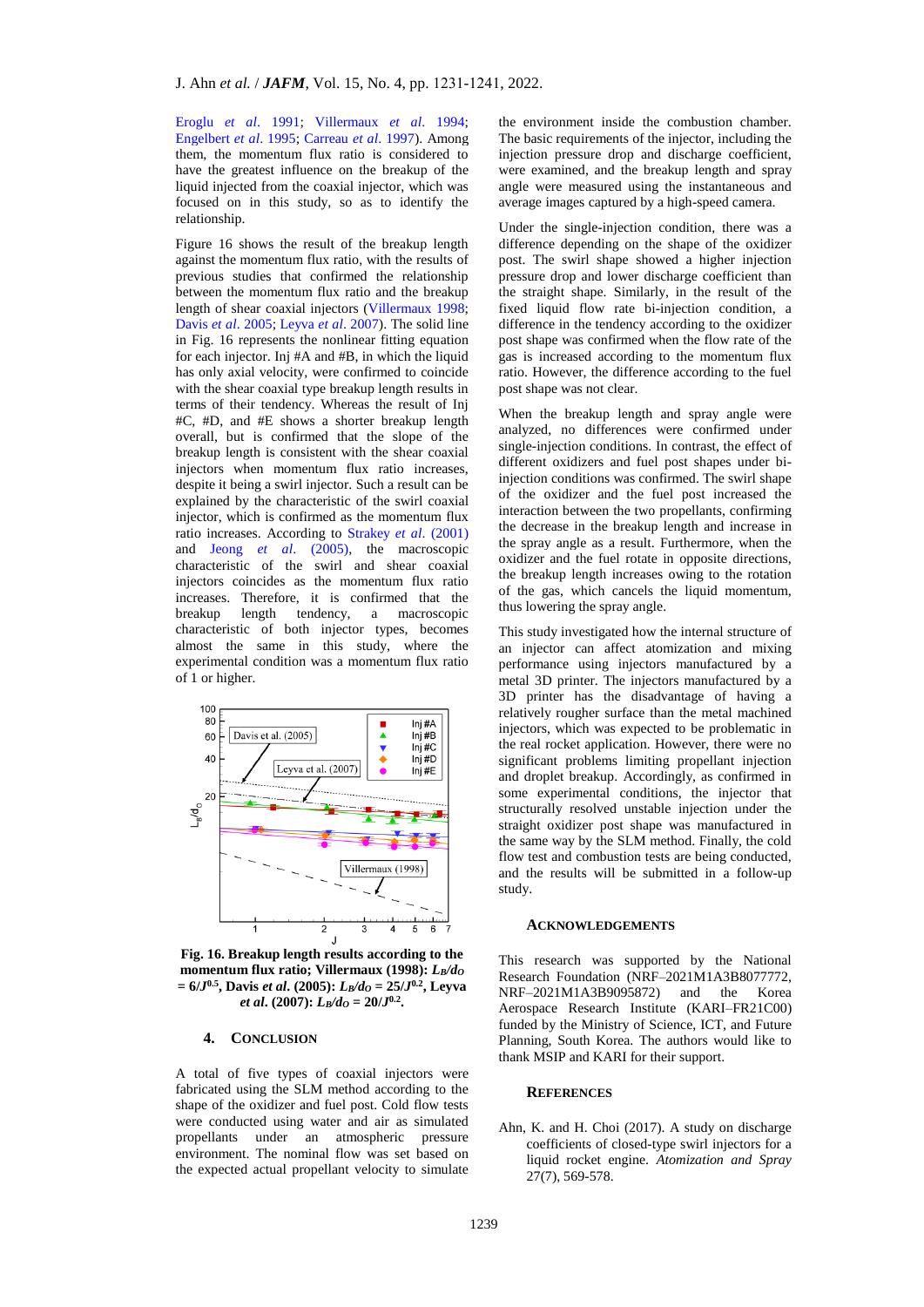- <span id="page-9-5"></span>Atyam, D. M. and P. E. Sojka (2017, July). Characterization of direct metal laser sintered impinging injectors: like doublet, unlike triplet, like quadlet, unlike pentad. In *53rd AIAA/SAE/ASEE Joint Propulsion Conference*, Atlanta, USA.
- <span id="page-9-18"></span>Au, H. and N. W. M. Ko (1987). Coaxial jets of different mean velocity ratios, part 2. *Journal of Sound and Vibration* 116(3), 427-443.
- <span id="page-9-12"></span>Beer, J. M. and N. A. Chigier (1972). *Combustion Aerodynamics.* Applied Science, London, UK.
- <span id="page-9-21"></span>Carreau, J. L., E. Porcheron, D. Le Visage, L. Prevost and F. Roger (1997). Liquid core characterization of coaxial liquid oxygen/inert gas jets. *International Journal of Fluid Mechanics Research* 24(4-6), 498-507.
- <span id="page-9-11"></span>Cohn, R. K., P. A. Strakey, R. W. Bates and D. G. Talley (2003, January). Swirl coaxial injector development. In *41st Aerospace Sciences Meeting and Exhibit*, Reno, USA.
- <span id="page-9-22"></span>Davis, D., B. Chehroudi and D. Talley (2005, December). Experiments on a coaxial injector under an externally-forced transverse acoustic field. In *53rd JANNAF Joint Propulsion Meeting, 2nd Liquid Propulsion, 1st Spacecraft Propulsion Subcommittee*, Monterey, USA.
- <span id="page-9-20"></span>Engelbert, C., Y. Hardalupas and J. Whitelaw (1995). Breakup phenomena in coaxial airblast atomizers. *Proceeding of the Royal Society of London, Series A: Mathematical Physical Sciences* 451(1941), 189-229.
- <span id="page-9-19"></span>Eroglu, H., N. Chigier and Z. Farago (1991). Coaxial atomizer liquid intact lengths. *Physical of Fluids A* 3(2), 303-308.
- <span id="page-9-17"></span>Forstall, Jr, W. and A. Shapiro (1950). Momentum and mass transfer in coaxial gas jets. *Journal of Applied Mechanics* 17(4), 399-408.
- Fu, Q., L. Yang and Y. Qu (2011). Measurement of annular liquid film thickness in an open-end swirl injector. *Aerospace Science and Technology* 15, 117-124.
- <span id="page-9-10"></span>Glogowski, M. and M. Micci (1995, July). Shear coaxial injector spray characterization near the post tip region. In *31st AIAA/ASME/SAE/ASEE Joint Propulsion Conference and Exhibit*, San Diego, USA.
- <span id="page-9-6"></span>Howell, E. (2014). SpaceX Taking 3D Printing to the Final Frontier. https://www.space.com/26899-spacex-3dprinting-rocket-engines.html
- <span id="page-9-9"></span>Huzel, D. K. and D. H. Huang (1992). *Modern engineering for design of liquid-propellant rocket engines.* Progress in Astronautics and Aeronautics, Washington, D. C., USA.
- <span id="page-9-25"></span>Jeong, W. H., D. Kim, J. H. Im and Y. Yun (2005). A study on characteristics of gas/liquid coaxial sprays under varying flow conditions. *Journal of the Korean Society for Aeronautical and Space Sciences* 33(1), 54-61.
- <span id="page-9-8"></span>Lee, K. O., B. Lim, D. J. Kim, M. Hong and K. Lee (2020). Technology trends in additively manufactured small rocket engines for launcher applications. *Journal of the Korean Society of Propulsion Engineers* 24(2), 73-82.
- <span id="page-9-13"></span>Lee, W., D. Hwang, K. Ahn and Y. Yoon (2019). Spray characteristics of effervescent swirl injectors for variable trust. *Journal of the Korean Society of Propulsion Engineers* 23(2), 1-12.
- <span id="page-9-15"></span>Lefebvre, A. H. and V. G. McDonell (2017). *Atomization and Sprays.* CRC Press Taylor & Francis Group, Boca Raton, USA.
- <span id="page-9-23"></span>Leyva, I. A., B. Cherhroudi and D. Talley (2007, July). Dark core analysis of coaxial injectors at sub-, near-, and supercritical pressure in a transverse acoustic field. In  $43^{rd}$ transverse acoustic field. In *AIAA/ASME/SAE/ASEE Joint Propulsion Conference and Exhibit*, Cincinnati, USA.
- <span id="page-9-4"></span>Lim, H. Y. and W. R. Roh (2019, November). Selective laser melting (SLM) for LOx/Methane mixing head. In *53rd KSPE Fall Conference*, Busan, Korea.
- <span id="page-9-16"></span>Otsu, N. (1979). A threshold selection method from gray-level histograms. *IEEE Transactions on Systems, Man, and Cybernetics* 9(1), 62-66.
- <span id="page-9-7"></span>*Relativity Space* (2020). Terran 1 Technical Specifications. https://www.relativityspace. com/terran
- <span id="page-9-1"></span>Soller, S., A. Barata, S. Beyer, A. Dahlhaus, D. Guichard, E. Humbert, J. Kretshmer and W. zeiss (2016, May). Selective laser melting (SLM) of inconel 718 and stainless steel injectors for liquid rocket engines. In *5th Space Propulsion Conference*, Roma, Italy.
- <span id="page-9-2"></span>Soller, S., R. Behr, S. Beyer, F. Laithier, M. Lehmann, A. Preuss and R. Salapete (2017, July). Design and testing of liquid propellant injectors for additive manufacturing. In *7th European Conference for Aerospace Science*, Milan, Italy.
- <span id="page-9-0"></span>Soller, S., S. Beyer, A. Dahlhaus, A. Konrad, J. Kretschmer, N. Rackemann and W. Zeiss (2015, June-July). Development of liquid rocket engine injectors using additive manufacturing. In *6th European Conference for Aerospace Science*, Kraków, Poland.
- <span id="page-9-24"></span>Strakey, P. A., D. G. Talley and J. J. Hutt (2001). Mixing characteristics of coaxial injectors at high gas/liquid momentum ratios. *Journal of Propulsion and Power* 17(2), 402-410.
- <span id="page-9-3"></span>Terracciano, A., S. Carapellese, G. Bianchi, D. Liuzzi, M. Rudnykh, D.Drigo and F. Del Brusco (2017, July). Additive layer manufacturing technology in avio injector head design. In *7th European Conference for Aerospace Science*, Milan, Italy.
- <span id="page-9-14"></span>Van den Bosch, C. J. H. and R. A. P. M. Weterings (2005). *Methods for the calculation of physical*